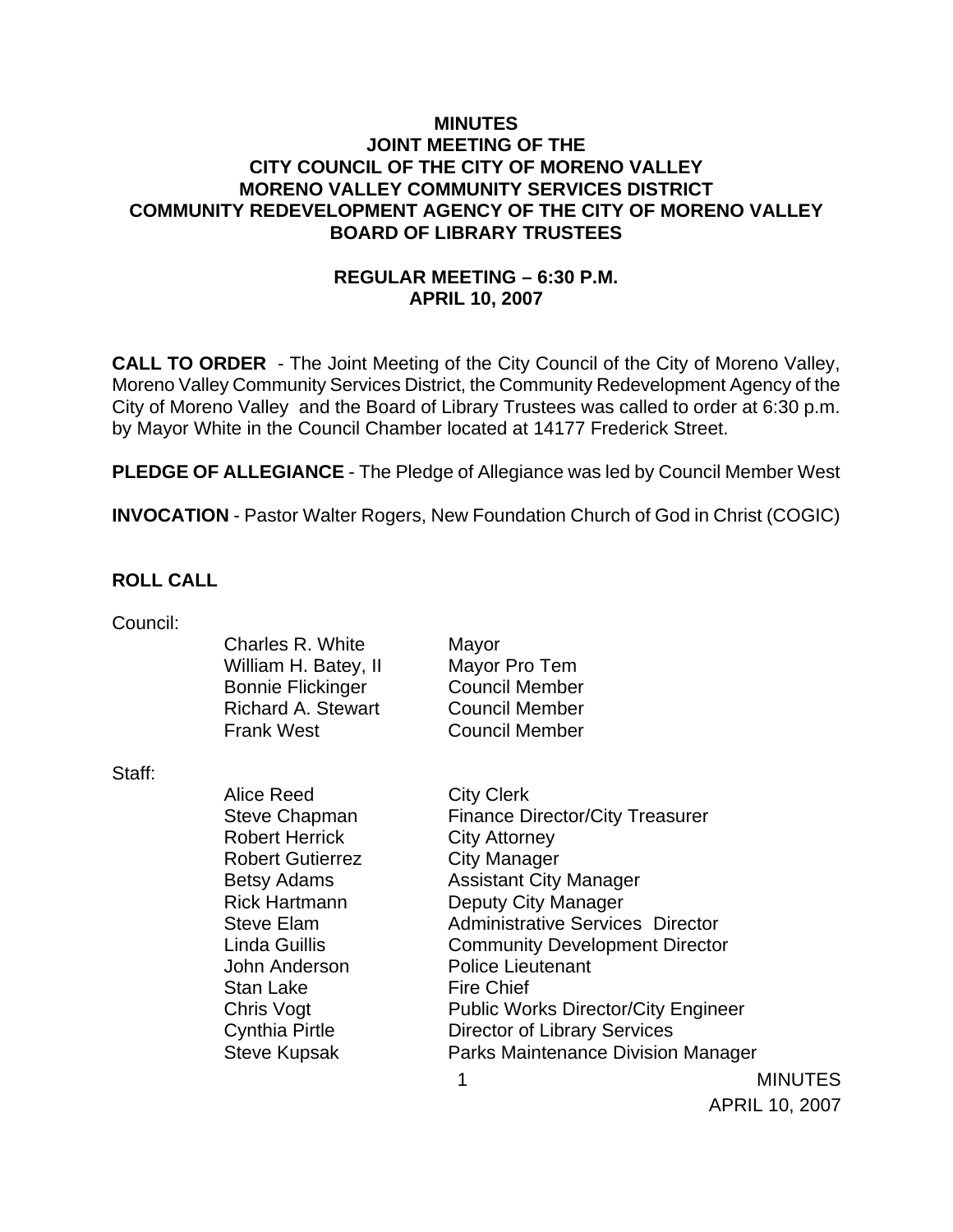Barry Foster **Economic Development Director** Angela Rushen Assistant to the City Manager

Public Works Director Vogt introduced Sue Maxinowski, Special Districts Division Manager and Larry Williams, Maintenance & Operations Division Manager

### **JOINT CONSENT CALENDARS (SECTIONS A-D) OF THE CITY COUNCIL OF THE CITY OF MORENO VALLEY, MORENO VALLEY COMMUNITY SERVICES DISTRICT, COMMUNITY REDEVELOPMENT AGENCY OF THE CITY OF MORENO VALLEY AND THE BOARD OF LIBRARY TRUSTEES**

Mayor White opened the agenda items for the Consent Calendars for public comments, there being none, public comments were closed.

## **A. CONSENT CALENDAR** - **CITY COUNCIL**

- A1. ORDINANCES FIRST READING BY TITLE ONLY Waived reading of all Ordinance Introductions and read by title only.
- A2. CITY COUNCIL REPORTS ON REIMBURSABLE ACTIVITIES (Report of: City Clerk's Department) Recommendation: Receive and file.
- A3. 2007 LEGISLATIVE UPDATE (Report of: Assistant to the City Manager) Recommendation: Receive and file the informational report.
- A4. WARRANT REPORT FEBRUARY 28, 2007 (Report of: Finance Department) Recommendation: Adopt Resolution No. 2007-34, approving the Warrant Report, dated February 2007, in the total amount of \$21,175,285.64.

Resolution No. 2007-34

A Resolution of the City Council of the City of Moreno Valley, California, Approving the Warrant Report Dated February 28, 2007

A5. REVIEW AND CONTINUE THE EMERGENCY ACTION REGARDING THE DESIGN AND CONSTRUCTION OF THE MORENO VALLEY UTILITIES (MVU) 115 KILOVOLT (KV) SUBSTATION AND SWITCHYARD FACILITY (Report of: Public Works Department) Recommendation: Review and continue the Emergency Action taken by the Council during the September 26, 2006 Council Meeting under Resolution 2006-113 Making Findings of an Emergency and Authorizing the Execution of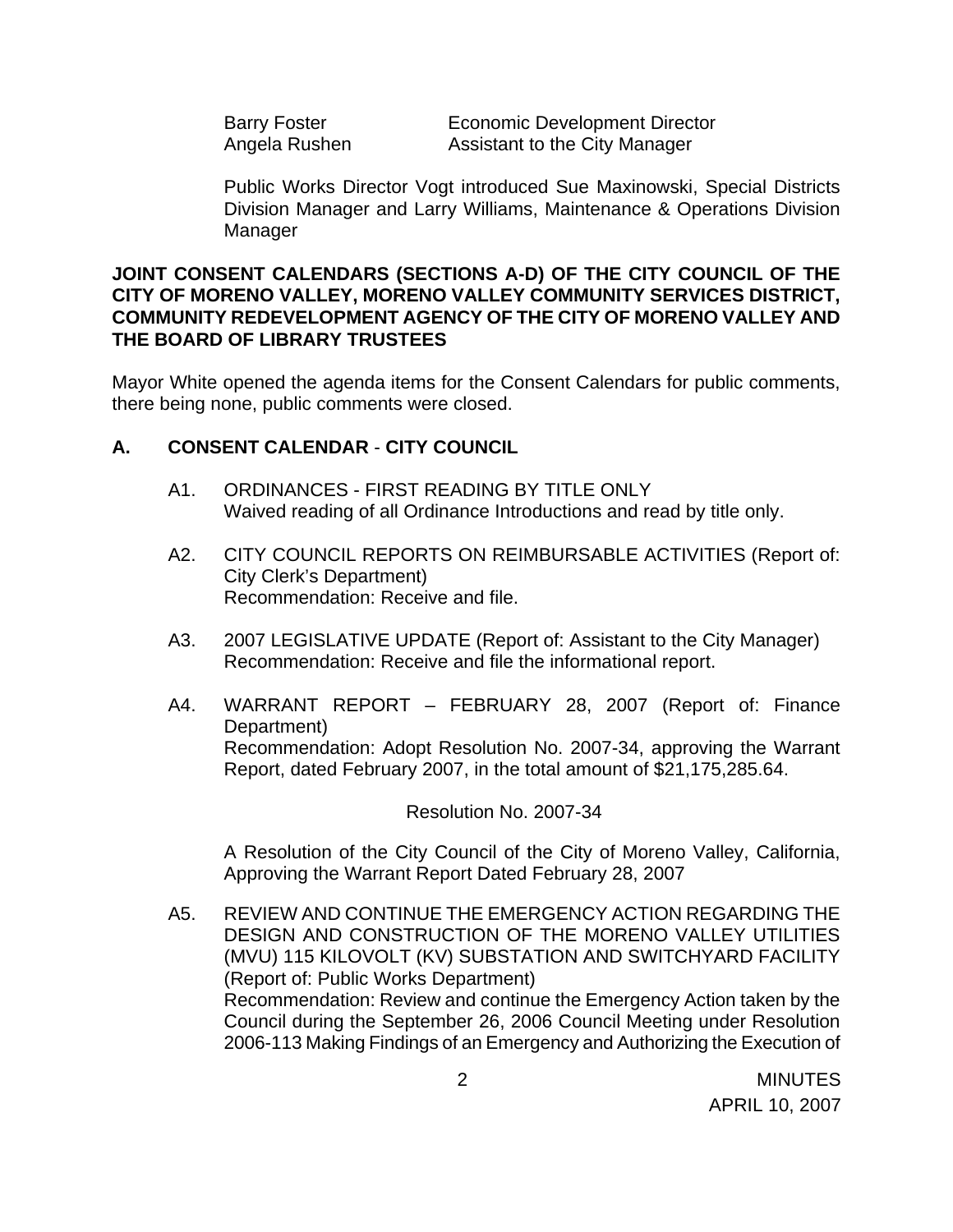the Design-Build Agreement for the Moreno Valley Utilities Substation and Switchyard Project between the City of Moreno Valley, as Owner, and ABB, Inc., a Delaware Corporation, as Design-Builder in accordance with Public Contract Code Sections 20168, 22050, and Government Code Section 5956.

- A7. NOTICE OF COMPLETION AND ACCEPTANCE OF PERRIS BOULEVARD MEDIAN PROJECT - PROJECT NO. 06-12583425 (Report of: Public Works Department) Recommendation:
	- 1. Ratify Contract Change Order No. 1 (Final) for the Perris Boulevard Median Project;
	- 2. Accept the work as complete for Perris Boulevard Median Project, constructed by C.S. Legacy Construction, Inc., 13263 Yorba Avenue, Chino, CA 91710;
	- 3. Direct the City Clerk to record the Notice of Completion within ten (10) calendar days at the office of the County Recorder of Riverside County, as required by Section 3093 of the California Civil Code;
	- 4. Authorize the Director of Finance to release the retention to C.S. Legacy Construction, Inc., thirty-five (35) calendar days after the date of recordation of the Notice of Completion, if no claims are filed against the project; and
	- 5. Accept the improvements into the City's maintained road system.
- A8. AMENDMENT TO AGREEMENT FOR PROFESSIONAL CONSULTANT SERVICES WITH LPA, INC. PROJECT NO. 06-41278424 (Report of: Public Works Department) Recommendation:
	- 1. Approve the Amendment to Agreement for Professional Consultant Services with LPA, Inc., 5161 California Avenue, Suite 100, Irvine, California 92617 to provide professional consultant services;
	- 2. Authorize the Mayor to execute an Amendment to Agreement for Professional Consultant Services with LPA, Inc.; and
	- 3. Authorize an increase to the Purchase Order with LPA, Inc. by the amount of \$25,000 when the Amendment to Agreement for Professional Consultant Services has been signed by all parties (Account No. 412.78424).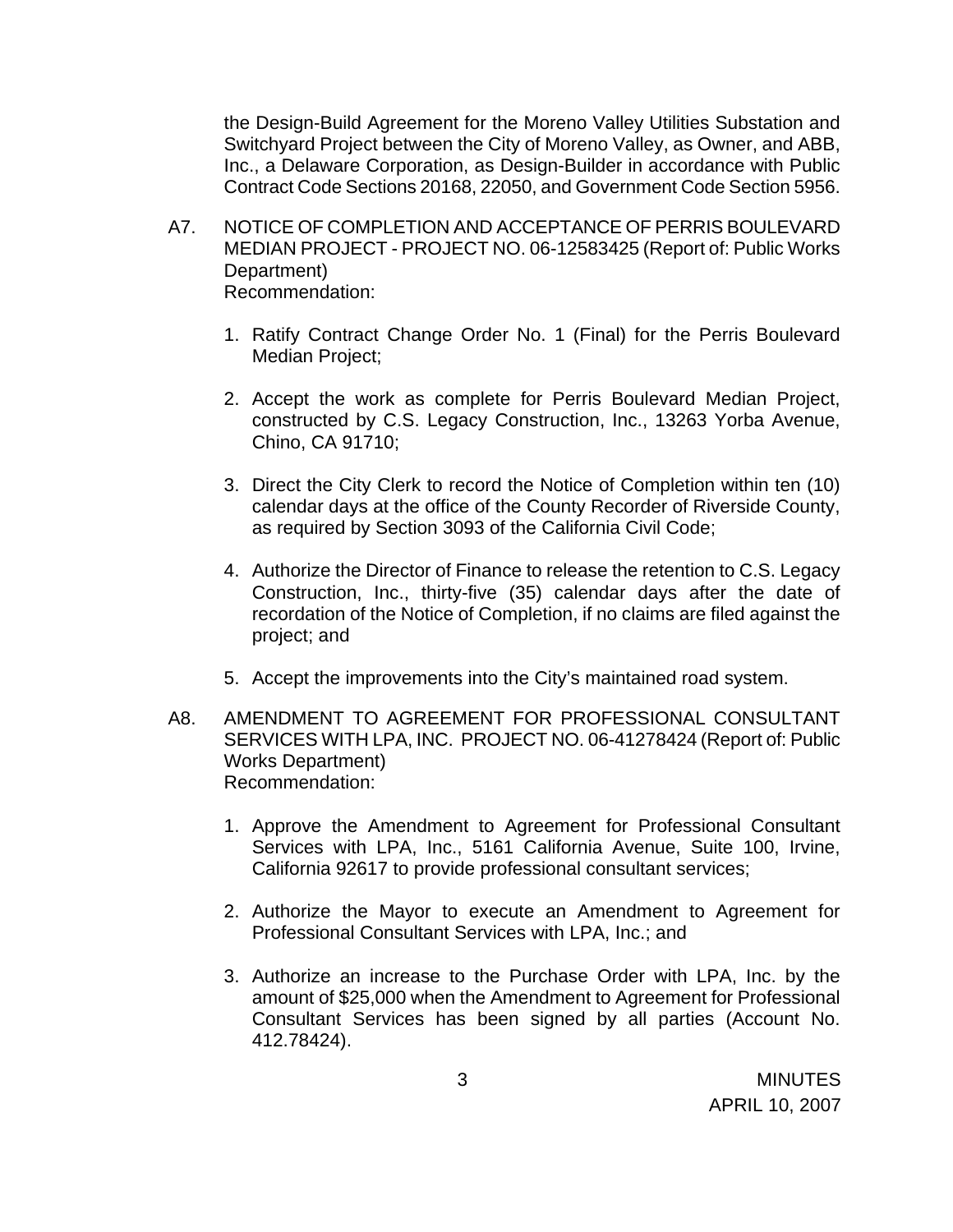- A9. TRACT 27523-1 REDUCE FAITHFUL PERFORMANCE BOND AND ADOPT THE RESOLUTION AUTHORIZING ACCEPTANCE OF THE PUBLIC IMPROVEMENTS AS COMPLETE AND ACCEPTING ANNADALE DRIVE, ANNALEIGH COURT, MARYKNOLL COURT, MORNINGSIDE DRIVE, AND THOSE PORTIONS OF ARBORGLENN DRIVE, AND BRODIAEA AVENUE ASSOCIATED WITH THE PROJECT INTO THE CITY'S MAINTAINED STREET SYSTEM – DEVELOPER – MORENO VALLEY CACTUS RANCH, LLC, TEMECULA, CA 92592 (Report of: Public Works Department) Recommendation:
	- 1. Adopt Resolution No. 2007-35 authorizing the acceptance of the public improvements for Tract 27523-1 as complete and accepting Annadale Drive, Annaleigh Court, Maryknoll Court, Morningside Drive, and those portions of Arborglenn Drive, and Brodiaea Avenue associated with the project into the City's maintained street system;

#### Resolution No. 2007-35

A Resolution of the City Council of the City of Moreno Valley, California, Authorizing the Acceptance of the Public Improvements as Complete within Tract 27523-1, and Accepting Annadale Drive, Annaleigh Court, Maryknoll Court, Morningside Drive, and those Portions of Arborglenn Drive, and Brodiaea Avenue Associated with the Project into the City's Maintained Street System

- 2. Authorize the City Engineer to execute the 90% reduction to the amount of the Faithful Performance Bond identified by the City Engineer as complete, reduce the Material and Labor Bond in 90 days if there are no stop notices or liens on file with the City Clerk, and exonerate the final 10% of the Faithful Performance Bond associated with the partial reduction in one year when all clearances are received; and
- 3. Authorize the City Engineer to execute the reduction of the remaining Faithful Performance security upon completion of the water quality basin, release of the remaining Material and Labor Bond if there are no stop notices or liens on file with the City Clerk, and the exoneration of the final 10% of the Faithful Performance Bond in one year when all clearances are received.
- A10. ADOPT RESOLUTION NO. 2007-36 TO RESCIND RESOLUTION OF NECESSITY NO. 2004-73 DATED OCTOBER 12, 2004 WHICH EARLIER RESOLUTION HAD AUTHORIZED EMINENT DOMAIN PROCEEDINGS FOR APN 291-100-025 FOR THE WIDENING OF DAY STREET, NORTH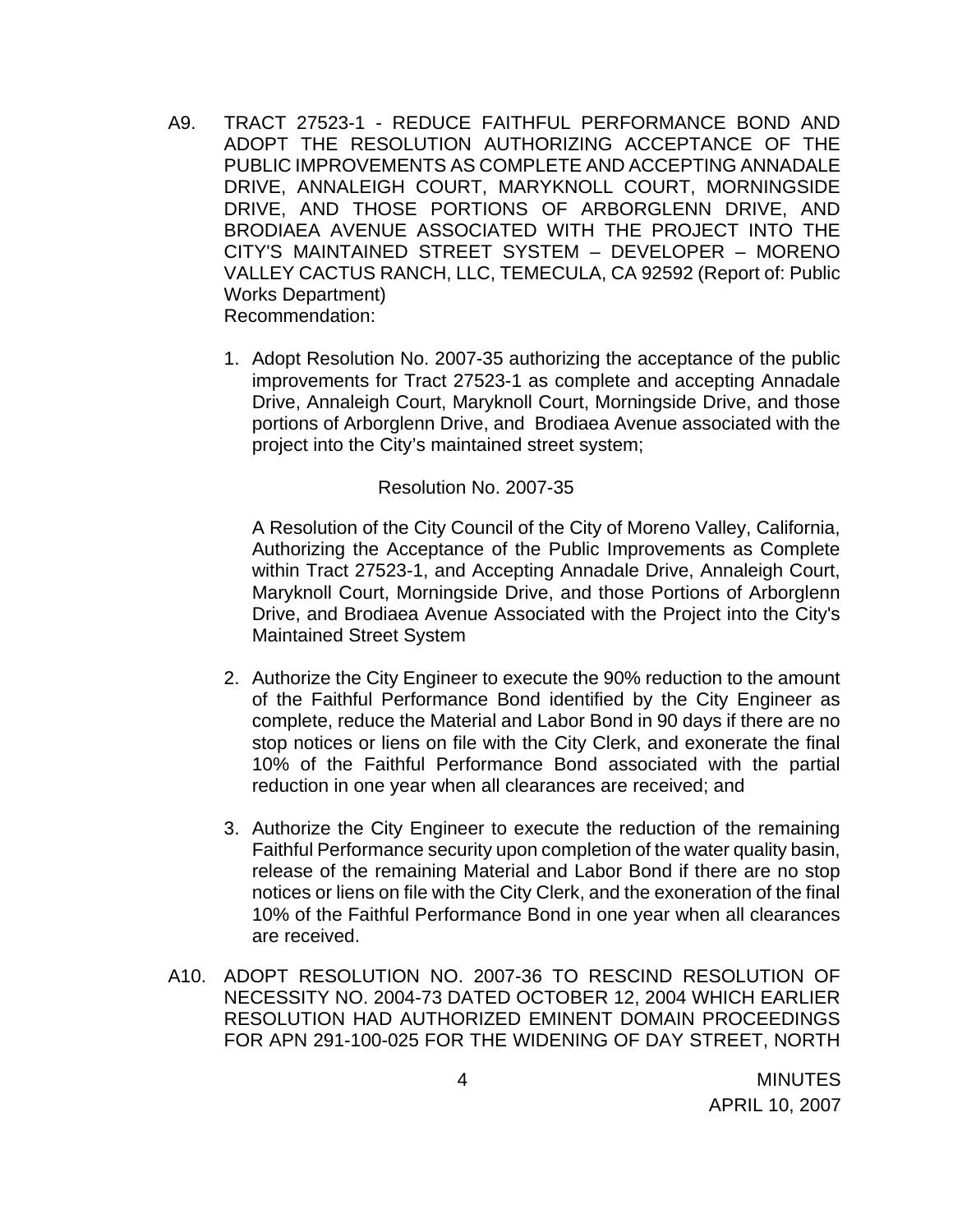OF STATE ROUTE 60 TO IRONWOOD AVENUE - PROJECT NO. 04- 41678724 (Report of: Public Works Department)

 Recommendation: Adopt Resolution No. 2007-36 to Rescind Resolution of Necessity No. 2004-73 dated October 12, 2004 which earlier Resolution had authorized eminent domain proceedings for APN 291-100-025 for the widening of Day Street, north of State Route 60 to Ironwood Avenue, in that a voluntary conveyance has been finalized.

#### Resolution No. 2007-36

A Resolution of the City Council of the City of Moreno Valley, California, Rescinding Resolution No. 2004-73 Which Made Certain Findings and Determinations and Which Authorized Proceedings to be Commenced in Eminent Domain to Acquire Certain Easement Interests in Property for Public Street and Highway Purposes, Due to an Agreement Reached with the Property Owner for Conveyance of said Easement Interests to the City Which Thereby Eliminates the Need to Proceed with Eminent Domain Proceedings

A11. TRACT 22709-1 (PARK) – RECOMMEND ACCEPTANCE OF CELEBRATION PARK LOCATED WITHIN TRACT 22709-1 AND REDUCE THE FAITHFUL PERFORMANCE BOND, NORTH OF JOHN F. KENNEDY DRIVE AND EAST OF OLIVER STREET, DEVELOPER – WESTERN PACIFIC HOUSING, INC., A DELAWARE CORPORATION, IRVINE, CA 92606 (Report of: Public Works Department) **(Also listed as Item B2 under CSD Consent Calendar)** 

Recommendation:

1. The City Council adopt Resolution No. 2007-37 authorizing the acceptance of the improvements for Celebration Park within Tract 22709- 1 into the City's maintained system;

### Resolution No. 2007-37

A Resolution of the City Council of the City of Moreno Valley, California, Authorizing the Acceptance of Celebration Park Within Tract 22709-1, and Accepting it into the City's Maintained System

- 2. The City Council authorize the City Engineer to execute the 90% reduction to the Faithful Performance Bond, exonerate the Material and Labor Bond in 90 days if there are no stop notices or liens on file with the City Clerk, and exonerate the final 10% of the Faithful Performance Bond in one year when all clearances are received; and
- 3. The City Council issue a Quitclaim Deed to the Community Services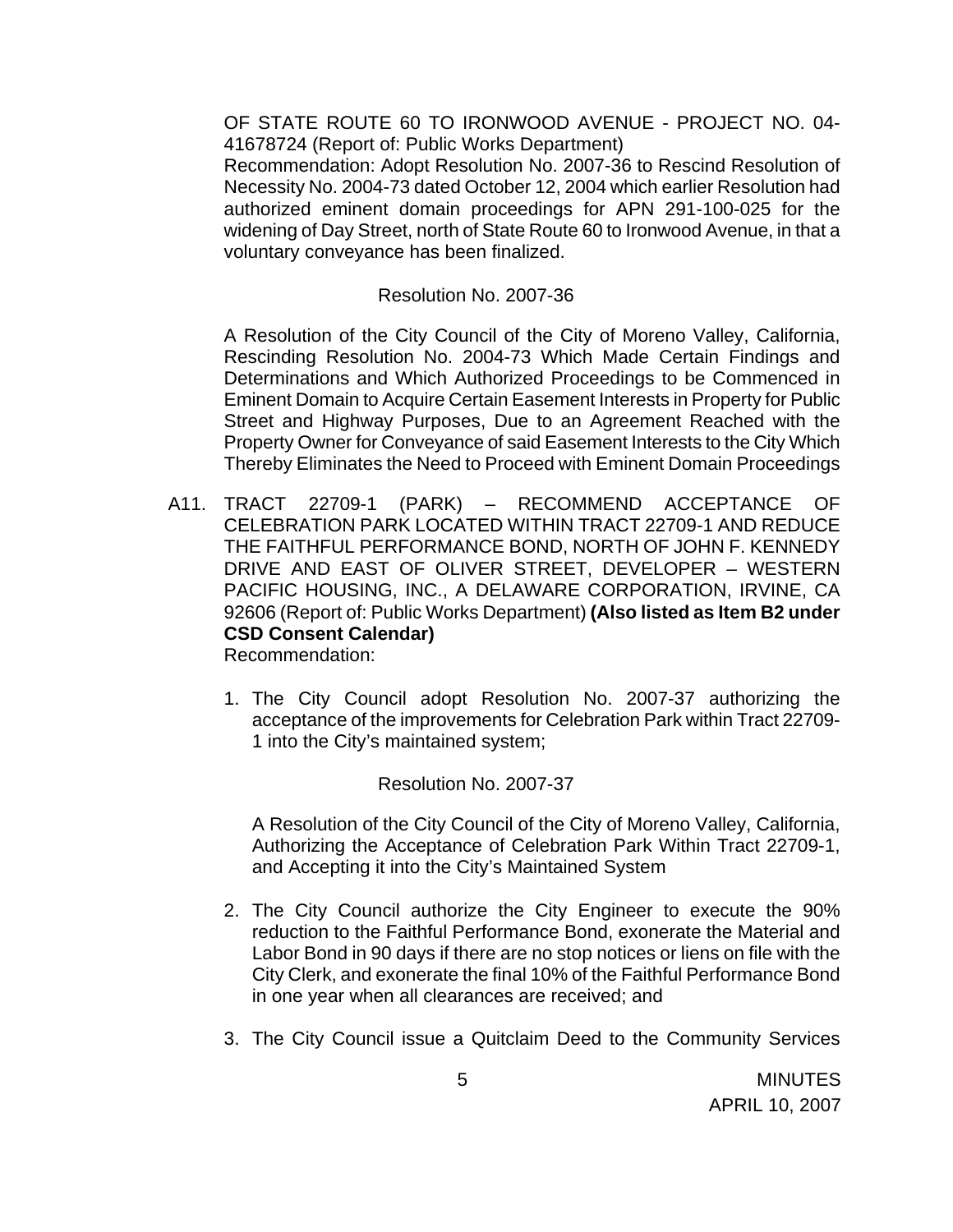District for any interest the City has on the property.

- A12. AFFORDABLE HOUSING AGREEMENT BETWEEN THE COMMUNITY REDEVELOPMENT AGENCY OF THE CITY OF MORENO VALLEY, THE CITY OF MORENO VALLEY, AND RIVERSIDE HOUSING DEVELOPMENT CORPORATION (RHDC) FOR 22801 ADRIENNE AVENUE AND 22898 ALLIES PLACE **(Also listed as item C2 under the Community Redevelopment Agency Consent Calendar)** (Report of: Economic Development Department)
	- Recommendation:
	- 1. That the City Council adopt Resolution No. 2007-38 and approve the Affordable Housing Agreement by and between the Community Redevelopment Agency of the City of Moreno Valley, the City of Moreno Valley and Riverside Housing Development Corporation;

#### Resolution No. 2007-38

A Resolution of the City Council of the City of Moreno Valley, California, Approving an Affordable Housing Agreement by and Among the City, the Community Redevelopment Agency of the City of Moreno Valley and Riverside Housing Development Corporation, a California Nonprofit Public Benefit Corporation

- 2. That the City Council authorize funding the project from HOME Investment Partnership fund balance; and
- 3. That the City Council and the Board of Directors of the Community Redevelopment Agency authorize the City Manager and the Agency Executive Director to execute the necessary documents.
- A13. TRACT 27593 SINGLE FAMILY RESIDENTIAL AMENDMENT TO AGREEMENT FOR PUBLIC IMPROVEMENTS (TIME EXTENSION), NORTHEAST CORNER OF FIR AVENUE AND MORRISON STREET – SUBDIVIDER, MVGH 2004, LLC, IRVINE, CA 92614 (Report of: Public Works Department) Recommendation:
	- 1. Authorize the Mayor to execute the Amendment to Agreement for Public Improvements for Tract 27593;
	- 2. Instruct the City Clerk to forward the completed Amendment to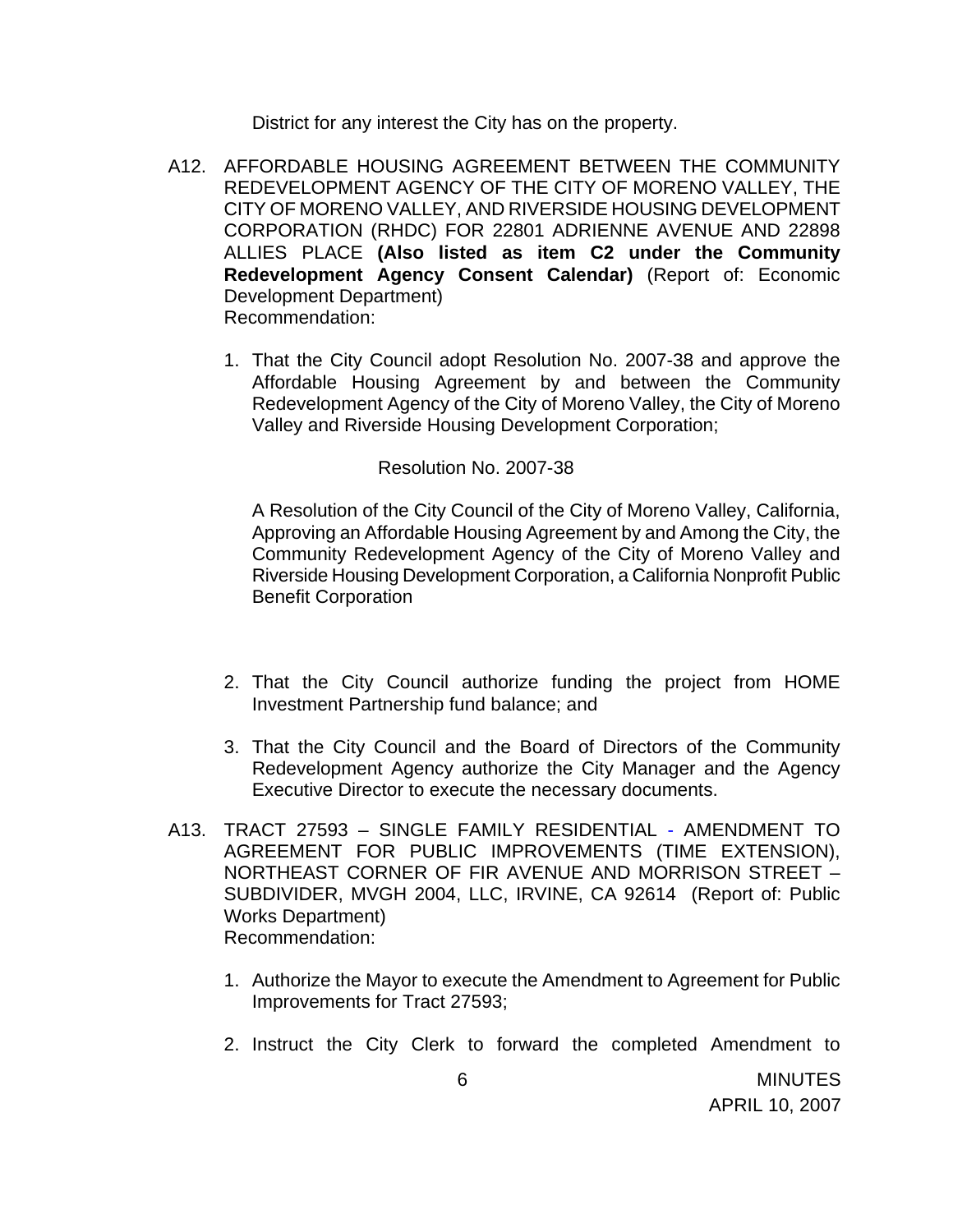Agreement for Public Improvements to the County Recorder's Office for recordation; and

- 3. Authorize the City Engineer to execute any future time extension amendments to the agreement, subject to City Attorney approval, if the required public improvements are not completed within said timeframe.
- A14. PA02-0120 EASTGATE TEMPORARY DRIVEWAY EXONERATION OF FAITHFUL PERFORMANCE BOND, EAST SIDE OF PERRIS BOULEVARD, SOUTH OF GLOBE STREET, AND NORTH OF THE PERRIS VALLEY STORM DRAIN – DEVELOPER - GALENA STREET DEVELOPMENT, LLC, IRVINE, CA 92612 (Report of: Public Works Department) Recommendation: Authorize the City Engineer to exonerate the Faithful Performance Bond, and exonerate the Material and Labor Bond in 90 days, if there are no stop notices of liens on file with the City Clerk.
- A15. APPROVAL OF THE 2007/2008 FISCAL YEAR STORM WATER PROTECTION PROGRAM BUDGET FOR COUNTY SERVICE AREA (CSA) 152 (Report of: Public Works Department) Recommendation:
	- 1. Approve the County Service Area (CSA) 152 Budget for FY 2007/2008 in the amount of \$510,525; and
	- 2. Authorize the levy of CSA 152 Assessment at \$8.15 per Benefit Assessment Unit (BAU) for FY 2007/2008.
- A16. PARCEL MAP 22701 REDUCE FAITHFUL PERFORMANCE BOND AND ADOPT THE RESOLUTION AUTHORIZING ACCEPTANCE OF THE PUBLIC IMPROVEMENTS AS COMPLETE AND ACCEPTING THE PORTION OF LASSELLE STREET BETWEEN YANEZ TRAIL AND THE SOUTHERN CITY LIMITS INTO THE CITY'S MAINTAINED STREET SYSTEM, DEVELOPER – EMPIRE LAND, LLC, A CALIFORNIA LIMITED LIABILITY COMPANY, ONTARIO, CA 91764 (Report of: Public Works Department) Recommendation:

1. Adopt Resolution No. 2007-39 authorizing the acceptance of the public improvements for Parcel Map 22701 as complete and accepting the portion of Lasselle Street between Yanez Trail and the southern City Limits into the City's maintained street system; and

Resolution No. 2007-39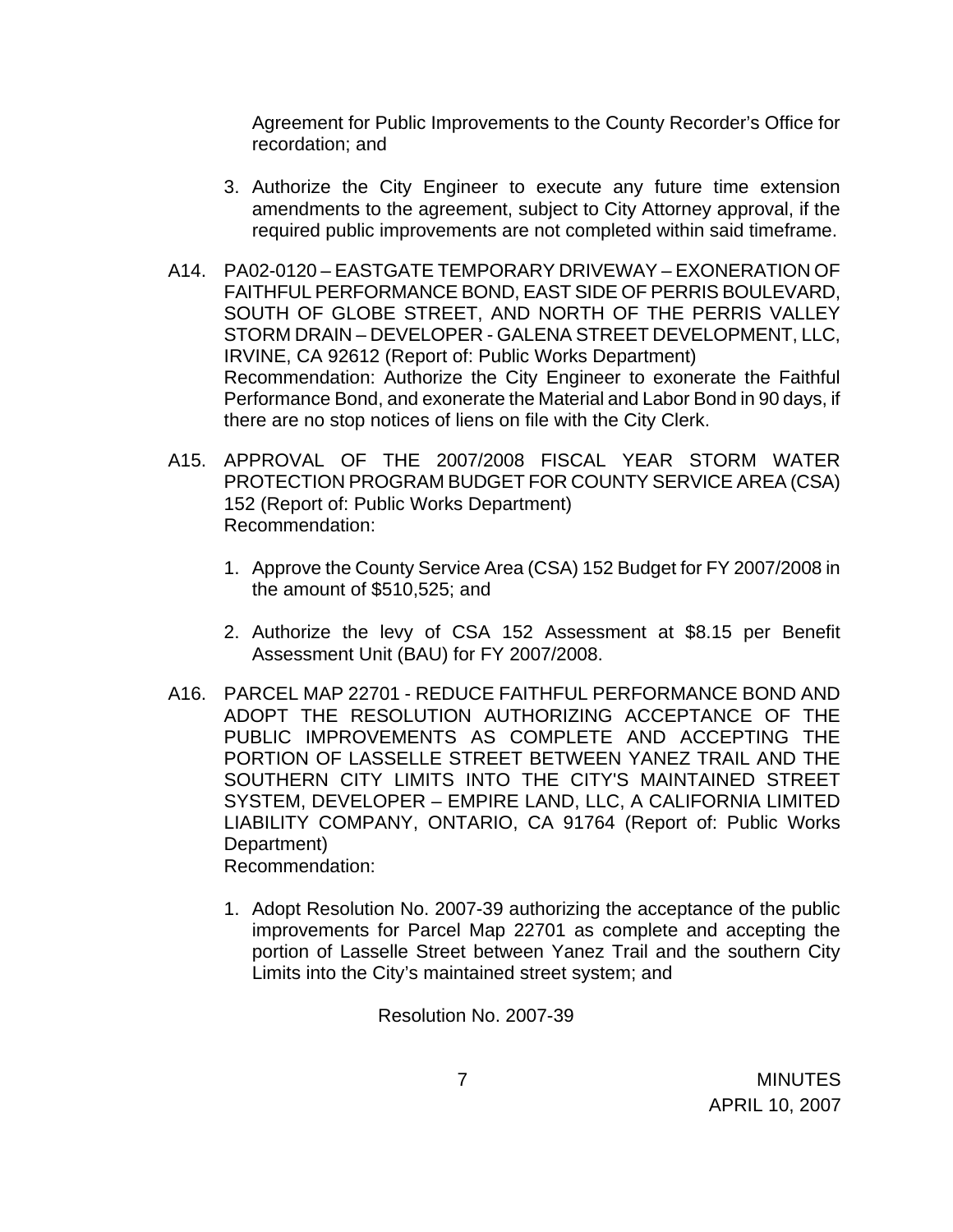A Resolution of the City Council of the City of Moreno Valley, California, Authorizing the Acceptance of the Public Improvements as Complete Within Parcel Map 22701, and Accepting the Portion of Lasselle Street between Yanez Trail and the Southern City Limits into the City's Maintained Street System

- 2. Authorize the City Engineer to execute the 90% reduction to the Faithful Performance Bond, exonerate the Material and Labor Bond in 90 days if there are no stop notices or liens on file with the City Clerk, and exonerate the final 10% of the Faithful Performance Bond in one year when all clearances are received.
- A17. AMENDMENT TO AGREEMENT FOR PROFESSIONAL CONSULTANT SERVICES WITH SA ASSOCIATES (Report of: Public Works Department) Recommendation:
	- 1. Approve the Amendment to Agreement for Professional Consultant Services with SA Associates, 1130 W. Huntington Drive, Unit 12, Arcadia, CA 91007 to provide Professional Consultant Services;
	- 2. Authorize the Mayor to execute the Amendment to Agreement for Professional Consultant Services with SA Associates; and
	- 3. Authorize an increase in the Purchase Order to SA Associates by the amount of \$200,000.00 for a total contract not to exceed \$299,000.00, when the Amendment to Agreement for Professional Consultant Services has been signed by all parties.
- A18. APPROVAL OF ONE-YEAR RENEWAL OF MICROSOFT LICENSES THROUGH COMPUCOM SYSTEMS, INC., UTILIZING THE COUNTY OF RIVERSIDE'S MICROSOFT ENTERPRISE AGREEMENT (Report of: Administrative Services Department) Recommendation: Authorize the one-year renewal of Microsoft software licenses utilizing the County of Riverside's Microsoft Enterprise Agreement (a cooperative purchasing agreement) with CompuCom Systems, Inc., a Microsoft Large Account Reseller. The total amount to be paid for the licenses is \$154,500. Because this expenditure is over \$100,000, City Council approval is required per the City's procurement policy.
- A19. ABC GRANT ASSISTANCE PROGRAM (GAP) (Report of: Police Department)

Recommendation: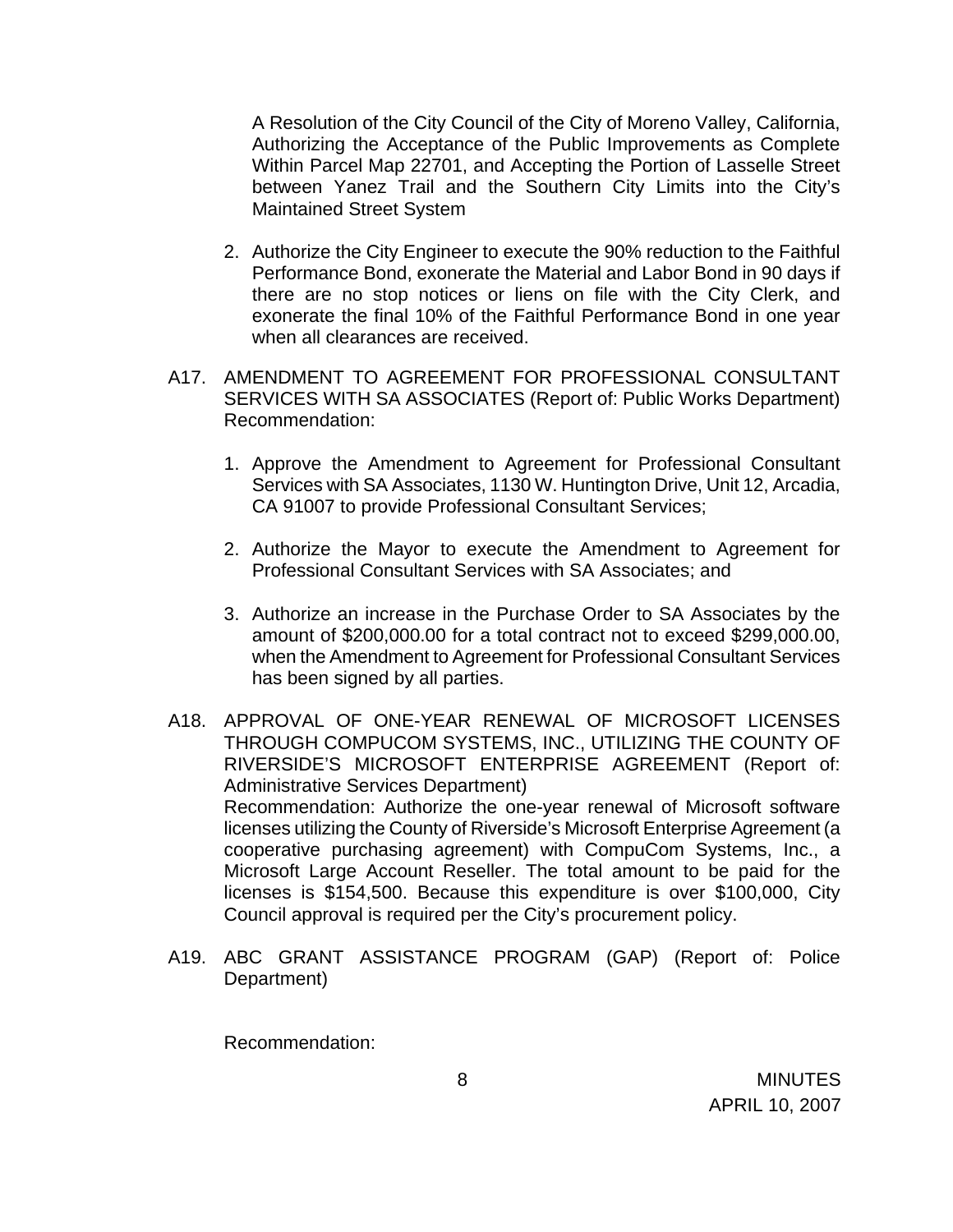- 1. Approve the grant application and authorize the acceptance (if granted) for the ABC Grant Assistance Program in the amount of \$119,138.00 for a twelve-month period beginning July 1, 2007, ending June 30, 2008, from the Department of Alcohol Beverage Control, State of California.
- A20. MINUTES REGULAR MEETING OF MARCH 27, 2007 (Report of: City Clerk's Department) Recommendation: Approve as submitted.
- A21. RESOLUTION DESIGNATING POSTING PLACES FOR ORDINANCES, CERTAIN NOTICES AND RESOLUTIONS (Report of: City Clerk's Department) Recommendation: Adopt Resolution No. 2007-40 rescinding Resolution No. 2006-27 designating the public places where posting of all ordinances, City Council meeting agendas, and such notices and resolutions as are required by law shall be posted; and authorizing the City Clerk to continue to prepare summaries of all ordinances adopted by the City Council.

Resolution No. 2007-40

 A Resolution of the City Council of the City of Moreno Valley, Rescinding Resolution No. 2006-27 and Determining that all Ordinances and Certain Notices and Resolutions Shall be Posted Rather than Published, Designating the Public Places Where Such Posting Shall be Accomplished

### **B. CONSENT CALENDAR** - **COMMUNITY SERVICES DISTRICT**

- B1. ORDINANCES FIRST READING BY TITLE ONLY Waived reading of all Ordinance Introductions and read by title only.
- B2. TRACT 22709-1 (PARK) RECOMMEND ACCEPTANCE OF CELEBRATION PARK LOCATED WITHIN TRACT 22709-1 AND REDUCE THE FAITHFUL PERFORMANCE BOND, NORTH OF JOHN F. KENNEDY DRIVE AND EAST OF OLIVER STREET, DEVELOPER – WESTERN PACIFIC HOUSING, INC., A DELAWARE CORPORATION, IRVINE, CA 92606 (Report of: Public Works Department) **(Also listed as Item A11 under City Council Consent Calendar)**  Recommendation: The Board of Directors authorize the President of the Board of Directors to execute the Acceptance Certification for the Quitclaim Deed, which allows the transfer of real property located at Celebration Park, Lot HH of Tract 22709-1 from the City of Moreno Valley, a Municipal Corporation, to the Moreno Valley Community Services District.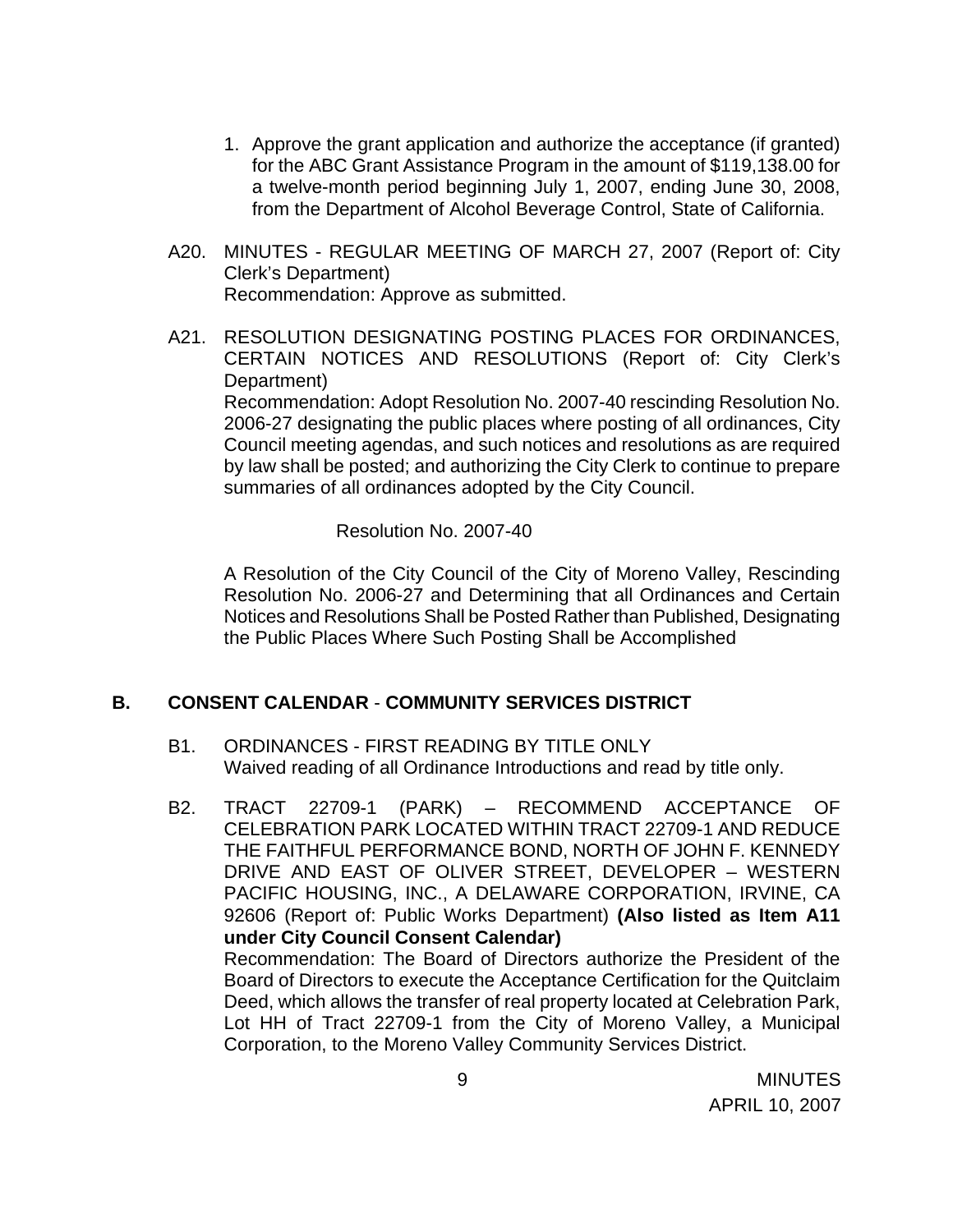- B3. NAMING OF THE AQUEDUCT BIKEWAY (Report of: Parks & Community Services) Recommendation: Adopt the name as recommended and submitted by the Parks and Recreation Commission for the aqueduct bikeway located along the California Aqueduct as "Aqueduct Bikeway."
- B4. PUBLIC MEETING TO CONSIDER PUBLIC COMMENTS REGARDING MAIL BALLOT PROCEEDINGS FOR THE PROPOSED INCREASE IN THE CSD ZONE E (HIGH-SERVICE-LEVEL PARKWAY LANDSCAPE MAINTENANCE) ANNUAL PARCEL CHARGE FOR ZONE E-2 (HIDDEN SPRINGS) AND ZONE E-7 (CENTERPOINTE) (Report of: Public Works Department) Recommendation: Accept public comments regarding the mail ballot proceedings for the proposed increase in the CSD Zone E annual parcel

charge for Zone E-2 (Hidden Springs) and Zone E-7 (Centerpointe) landscaped areas.

- B5. PUBLIC MEETING TO CONSIDER PUBLIC COMMENTS REGARDING THE MAIL BALLOT PROCEEDING FOR COMMUNITY SERVICES DISTRICT (CSD) ZONE D (PARKWAY LANDSCAPE MAINTENANCE) FOR SEVEN (7) TRACTS (Report of: Public Works Department) Recommendation: Accept public comments regarding the mail ballot proceedings for the proposed increase in the CSD Zone D annual parcel charge for tracts 17033, 19208, 19210, 19363, 19434, 20859, and 21597.
- B6. FINAL MAP 31424--APPROVAL OF MAINTENANCE AGREEMENT BY AND BETWEEN MORENO VALLEY COMMUNITY SERVICES DISTRICT AND VALLEY SPRINGS HOMEOWNERS ASSOCIATION (Report of: Public Works Department) Recommendation:
	- 1. Approve the Maintenance Agreement by and between the CSD and Valley Springs Homeowners Association;
	- 2. Authorize the Mayor in his capacity as President of the CSD to execute the Maintenance Agreement;
	- 3. Authorize the City Attorney to act on behalf of the CSD to work with Valley Springs Homeowners Association to draft modifications or amendments to the Maintenance Agreement as necessary from time to time to clarify the intent and effectuate the provisions of said Agreement;
	- 4. Authorize the City Treasurer to invest the required Trust Funds pursuant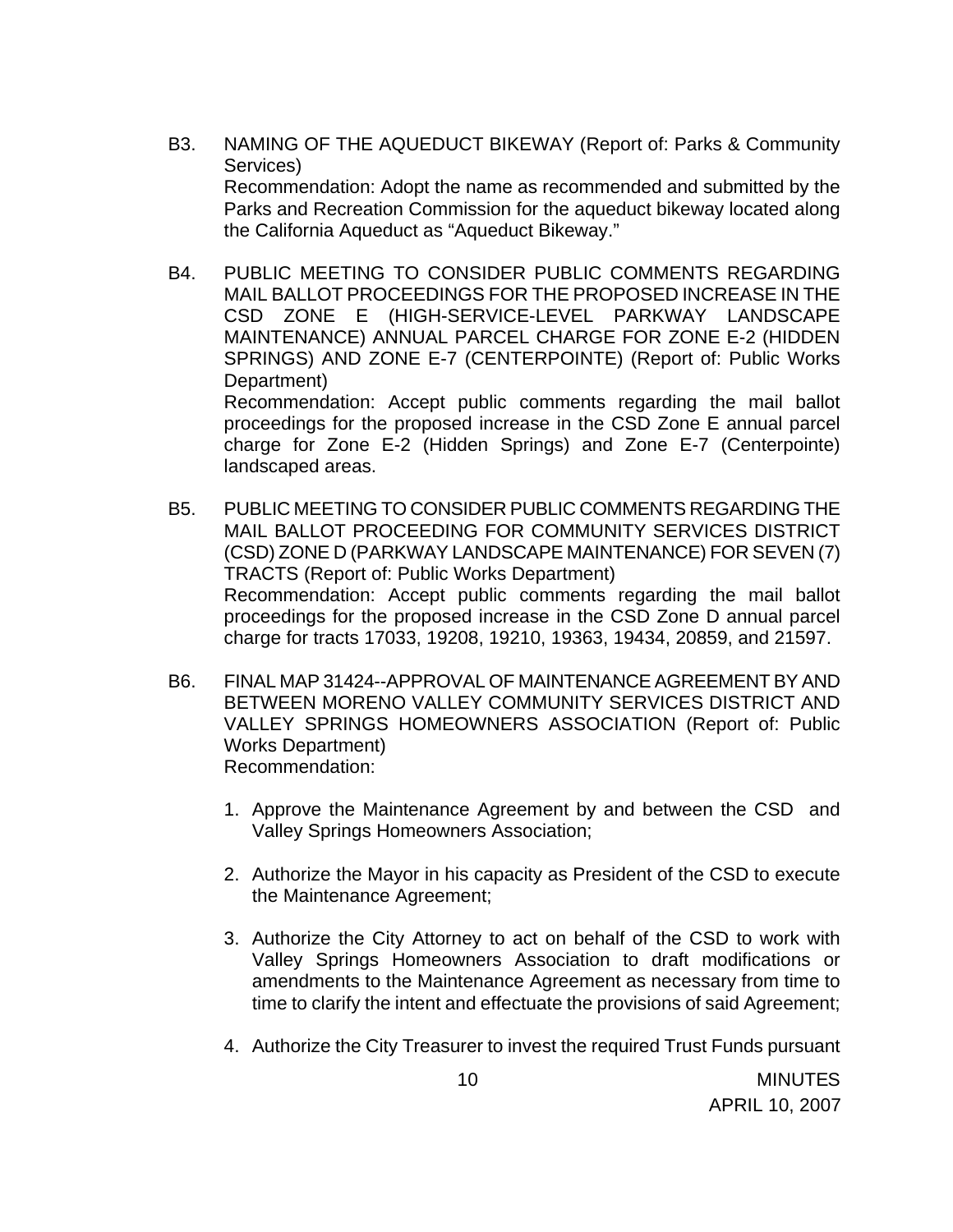to Section 7 of the Maintenance Agreement;

- 5. Authorize the City Manager to act on behalf of the CSD to execute modifications or amendments to the Maintenance Agreement as prepared by the City Attorney; and
- 6. Authorize the City Clerk to transmit the executed Maintenance Agreement to the Office of the County Recorder for the County of Riverside for recordation.
- B7. FINAL MAP 33437--APPROVAL OF MAINTENANCE AGREEMENT BY AND BETWEEN MORENO VALLEY COMMUNITY SERVICES DISTRICT AND MAYFAIR OWNERS ASSOCIATION (Report of: Public Works Department) Recommendation:
	- 1. Approve the Maintenance Agreement by and between the CSD and Mayfair Owners Association;
	- 2. Authorize the Mayor in his capacity as President of the CSD to execute the Maintenance Agreement;
	- 3. Authorize the City Attorney to act on behalf of the CSD to work with Mayfair Owners Association to draft modifications or amendments to the Maintenance Agreement as necessary from time to time to clarify the intent and effectuate the provisions of said Agreement;
	- 4. Authorize the City Treasurer to invest the required Trust Funds pursuant to Section 7 of the Maintenance Agreement;
	- 5. Authorize the City Manager to act on behalf of the CSD to execute modifications or amendments to the Maintenance Agreement as prepared by the City Attorney; and
	- 6. Authorize the City Clerk to transmit the executed Maintenance Agreement to the Office of the Recorder for the County of Riverside for recordation.
- B8. EXTENSION OF CONTRACT PROJECT NO. E-3/04 MAINTENANCE OF EXTENSIVE LANDSCAPING AND IRRIGATION - MORENO VALLEY RANCH WEST (Report of: Public Works Department) Recommendation:
	- 1. Approve the Amendment to the Contract Agreement for MVCSD Project E-3/04 to extend the term of the contract for an additional one-year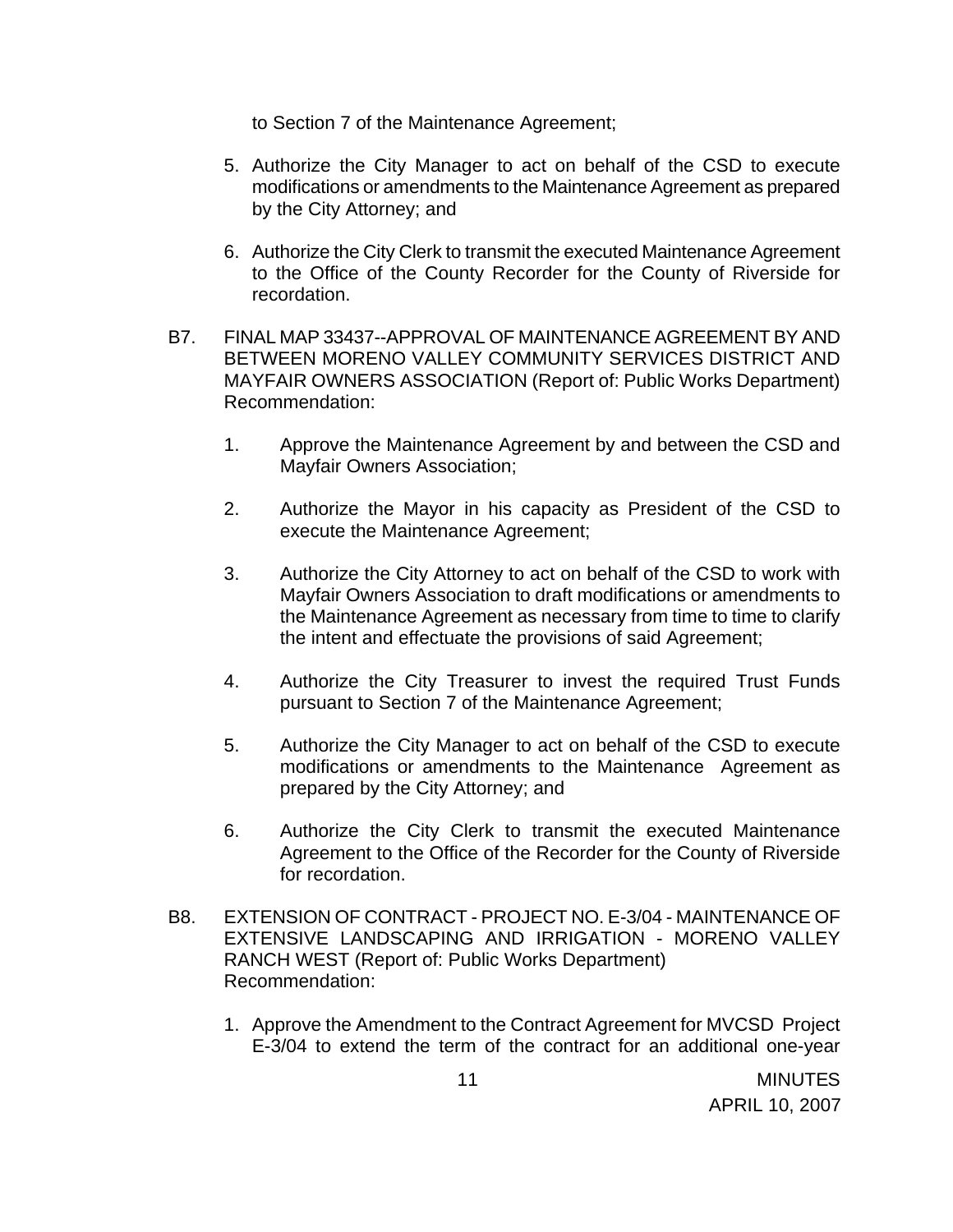period;

- 2. Authorize the President of the MVCSD Board to execute said Amendment with Bemus Landscape, Inc. of Santa Ana, California; and
- 3. Authorize the Purchasing Manager, at the start of Fiscal Year 2007/08, to issue open purchase orders to Bemus Landscape, Inc. in the amounts of:
	- a.) One Hundred Seventy-Three Thousand Five Hundred Sixty-Nine and 54/100 (\$173,569.54) for twelve months of base maintenance service; and
	- b.) Fourteen Thousand Seven Hundred Sixty and 00/100 (\$14,760.00) for anticipated Additional Work per Section 3., paragraph d. of the amended Agreement.
- B9. MINUTES REGULAR MEETING OF MARCH 27, 2007 (Report of: City Clerk's Department) Recommendation: Approve as submitted.

# **C. CONSENT CALENDAR** - **COMMUNITY REDEVELOPMENT AGENCY**

- C1. ORDINANCES FIRST READING BY TITLE ONLY Waived reading of all Ordinance Introductions and read by title only.
- C2. AFFORDABLE HOUSING AGREEMENT BETWEEN THE COMMUNITY REDEVELOPMENT AGENCY OF THE CITY OF MORENO VALLEY, THE CITY OF MORENO VALLEY, AND RIVERSIDE HOUSING DEVELOPMENT CORPORATION (RHDC) FOR 22801 ADRIENNE AVENUE AND 22898 ALLIES PLACE **(Also listed as item A12 under the City Council Consent Calendar)** (Report of: Economic Development Department) Recommendation:
	- 1. That the City Council, in its capacity as Board of Directors of the Community Redevelopment Agency, adopt Resolution No. RDA 2007-01 and approve the Affordable Housing Agreement by and between the Community Redevelopment Agency of the City of Moreno Valley, the City of Moreno Valley and Riverside Housing Development Corporation; and

Resolution No. RDA 2007-01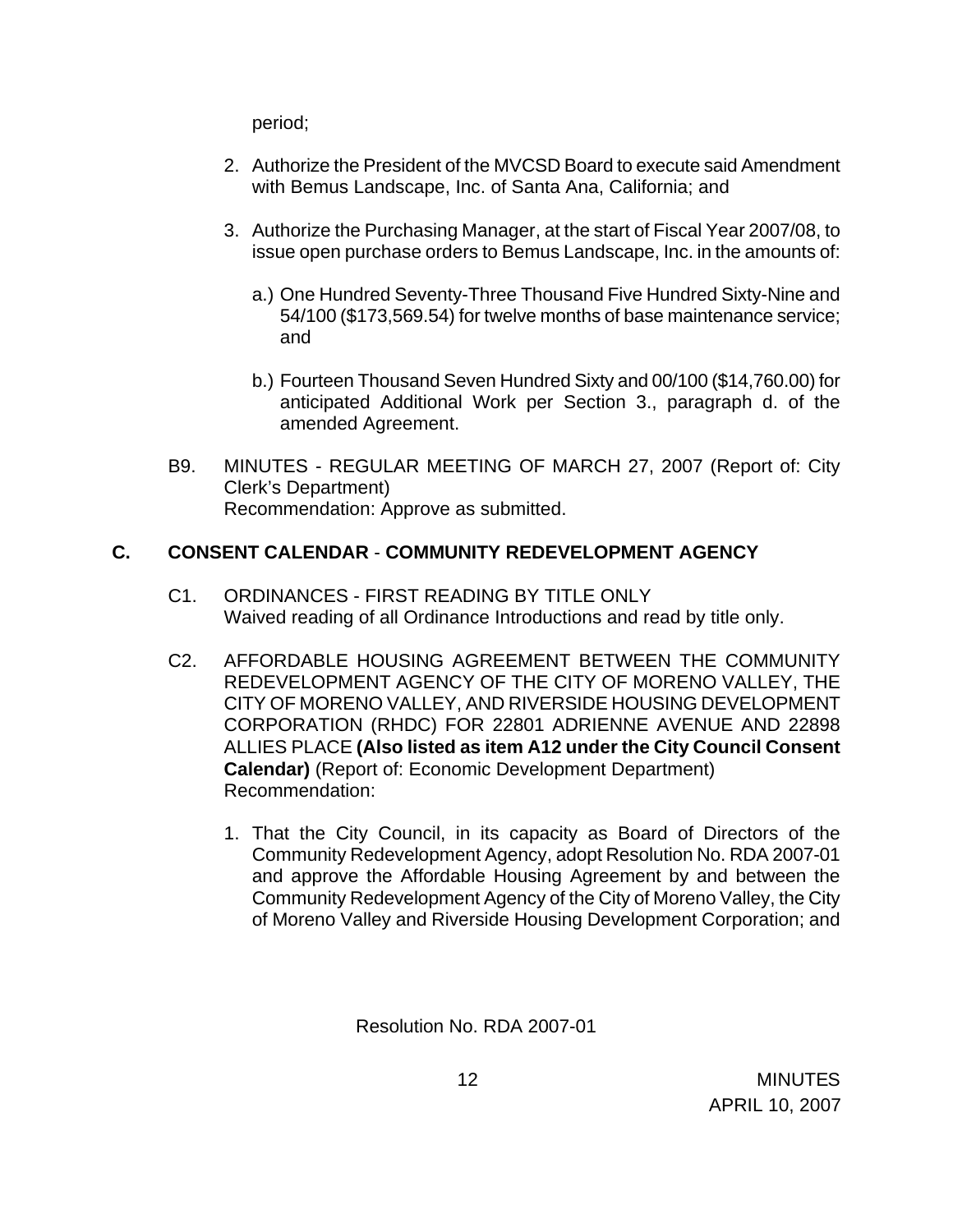A Resolution of the Community Redevelopment Agency of the City of Moreno Valley Approving an Affordable Housing Agreement by and Among the Agency, the City of Moreno Valley and Riverside Housing Development Corporation, a California Nonprofit Public Benefit Corporation

- 2. That the City Council and the Board of Directors of the Community Redevelopment Agency authorize the City Manager and the Agency Executive Director to execute the necessary documents.
- C3. MINUTES REGULAR MEETING OF MARCH 27, 2007 (Report of: City Clerk's Department) Recommendation: Approve as submitted.
- C4. AFFORDABLE HOUSING AGREEMENT BETWEEN THE COMMUNITY REDEVELOPMENT AGENCY OF THE CITY OF MORENO VALLEY AND RIVERSIDE HOUSING DEVELOPMENT CORPORATION (RHDC) FOR 22813 AND 22827 ADRIENNE AVENUE (Report of: Economic Development Department) Recommendation:
	- 1. That the Board of Directors of the Community Redevelopment Agency adopt Resolution RDA 2007-02 and approve the Affordable Housing Agreement by and between the Community Redevelopment Agency of the City of Moreno Valley and Riverside Housing Development Corporation;

Resolution No. RDA 2007-02

A Resolution of the Community Redevelopment Agency of the City of Moreno Valley, California, Approving an Affordable Housing Agreement by and Between the Agency and Riverside Housing Development Corporation, a California Nonprofit Public Benefit **Corporation** 

- 2. That the Board of Directors of the Community Redevelopment Agency authorize funding the project from the Redevelopment Agency Housing Set Aside Fund (894); and
- 3. That the Board of Directors of the Community Redevelopment Agency authorize the Agency Executive Director to execute the necessary documents.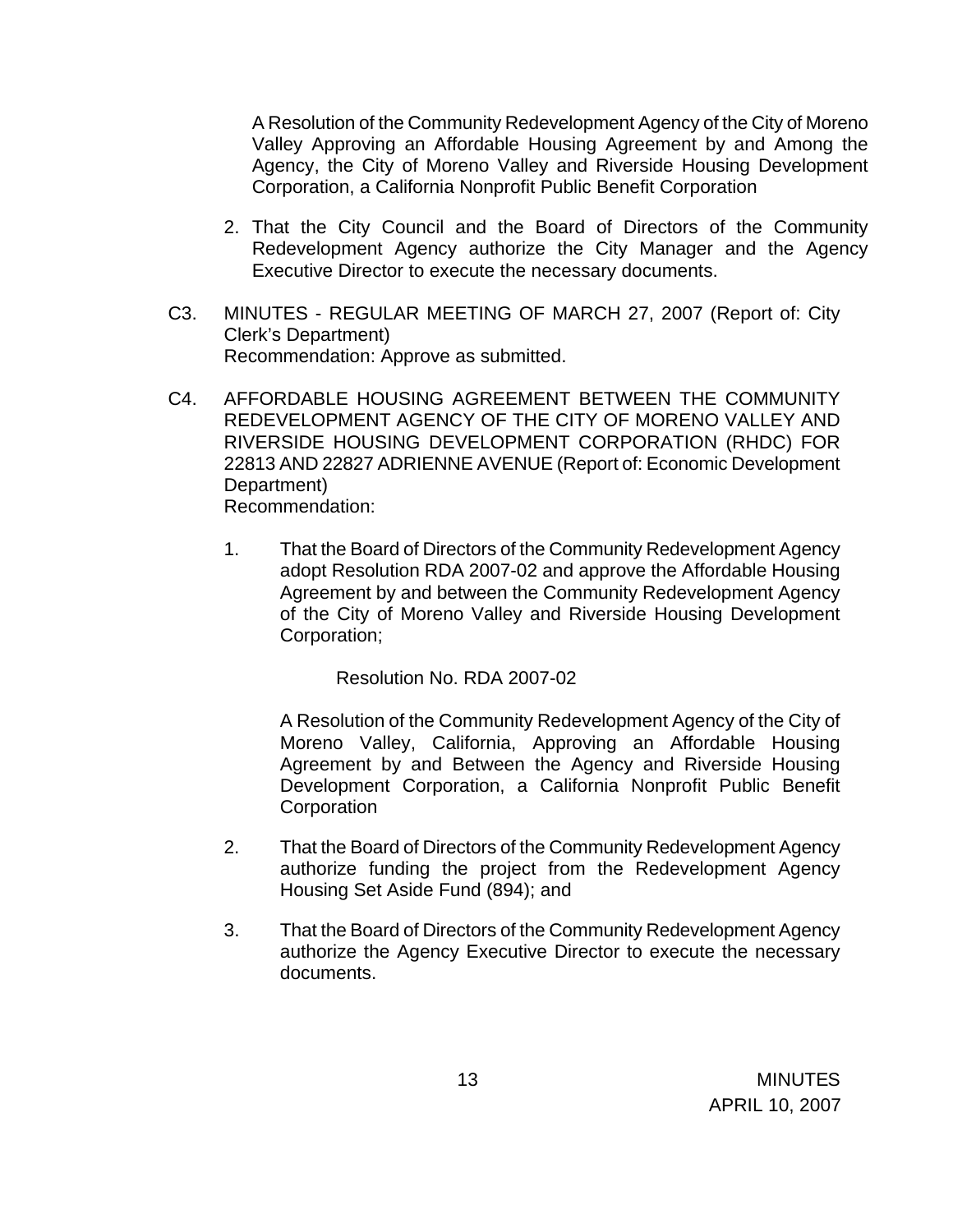### **D. CONSENT CALENDAR** - **BOARD OF LIBRARY TRUSTEES**

- D1. ORDINANCES FIRST READING BY TITLE ONLY Waived reading of all Ordinance Introductions and read by title only.
- D2. MINUTES REGULAR MEETING OF MARCH 27, 2007 (Report of: City Clerk's Department) Recommendation: Approve as submitted.

### **Joint Consent Calendar Items A2-D2 approved by a 5-0 vote with the exception of A6 which was pulled for separate discussion/action. m/West, s/Stewart.**

## **E. PUBLIC HEARINGS**

- E1. AMENDMENTS TO CHAPTER 3.48 OF THE MUNICIPAL CODE RELATING TO THE MULTI-SPECIES HABITAT CONSERVATION PLAN (MSHCP) MITIGATION FEES (Report of: Community Development Department) Recommendation: That the City Council:
	- 1) Introduce Ordinance No. 742, amending Chapter 3.48 of the Municipal Code relating to the Multi-species Habitat Conservation Plan fees.

 Mayor White opened the public testimony portion of the public hearing; there being none, public testimony was closed.

Ordinance No. 742

An Ordinance of the City Council of the City of Moreno Valley Amending Title 3 of the City of Moreno Valley Municipal Code, by Amending Chapter 3.48, Relating to the Local Development Mitigation Fee for Funding the Preservation of Natural Ecosystems in Accordance with the Western Riverside County Multiple Species Habitat Conservation Plan

# **Approved by a 5-0 vote. m/Stewart, s/Batey.**

# **F. ITEMS REMOVED FROM CONSENT CALENDARS FOR DISCUSSION OR SEPARATE ACTION**

A6. PUBLIC MEETING ON PROPOSED FY 2007-08 FEE SCHEDULE (Report of: Finance Department)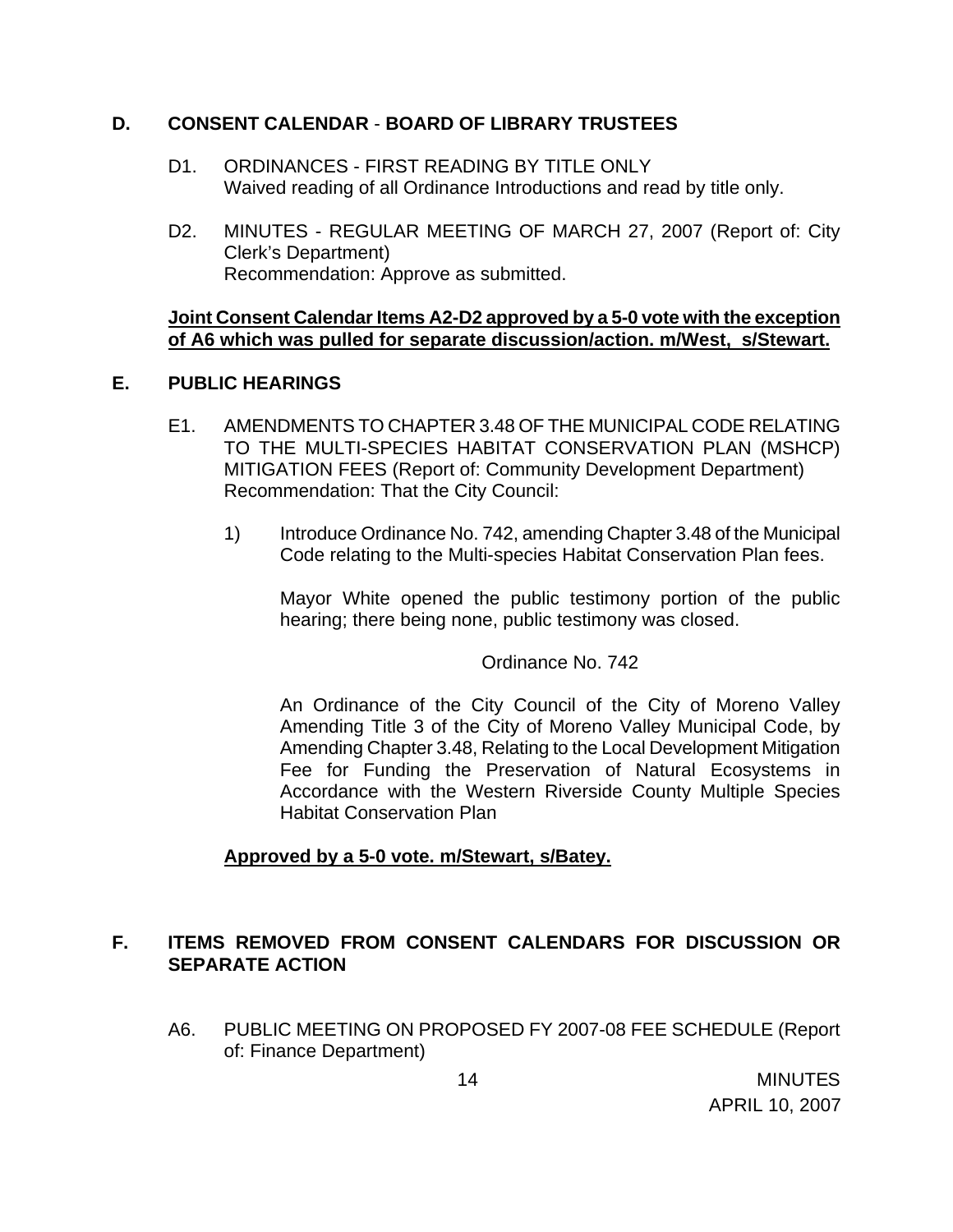Recommendation:

1. Accept public comments on the proposed FY 2007-08 Fee Schedule; and

Mayor White opened the agenda item for public comments; there being none, public comments were closed.

2. Provide comments and any necessary direction to staff regarding fee policy issues.

## **G. REPORTS**

- G1. CITY COUNCIL REPORTS ON REGIONAL ACTIVITIES
	- a) Report on March Joint Powers Commission by Council Member **Stewart** 
		- 1) Stated the judge in the lawsuit against Tesco warehouse denied the motion for a preliminary injunction and construction will continue on the warehouse
		- 2) April  $18<sup>th</sup>$  interviews will be held for the permanent Director position of the March Joint Powers Authority – there are three finalists
		- 3) Noise issues are still being addressed
		- 4) JPA is considering relocating their offices to East March

 Report on Mobile Source Air Pollution Reduction Review Committee (MSRC) by Council Member West

- 1) Council Member West announced that the City had been chosen to participate in a pilot program to reduce the harmful omissions emitted by off-road construction vehicles. These devices will be used by Highland Fairview on their Aquabella development.
- G2. CITY MANAGER'S REPORT (Informational Oral Presentation not for Council action)

City Manager Gutierrez announced the Grand Opening of the Aqueduct Bikeway will be held on Wednesday, April  $18<sup>th</sup>$  at 3:00 P.M.

## **H. LEGISLATIVE ACTIONS**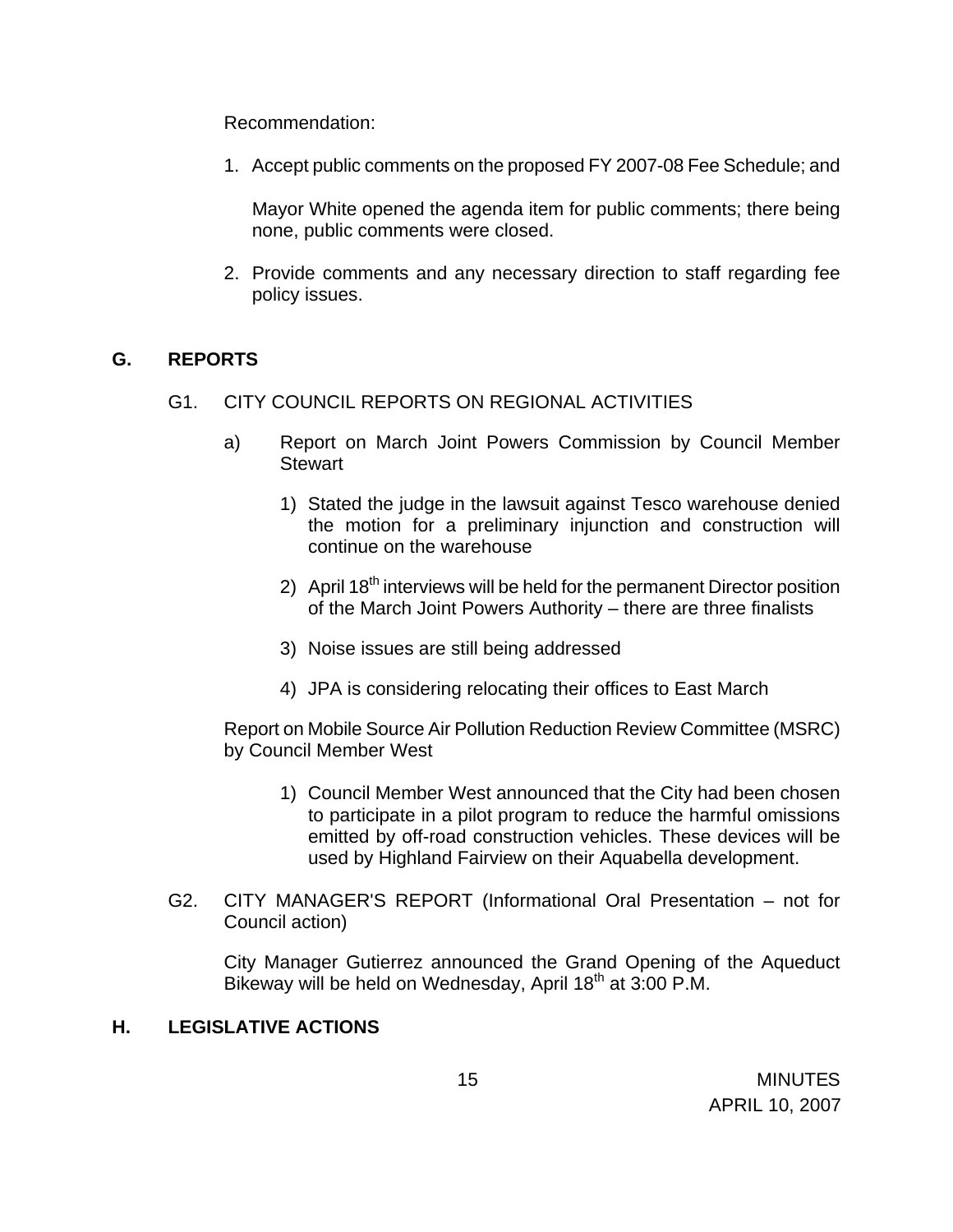# ORDINANCES - 1ST READING AND INTRODUCTION - NONE

ORDINANCES - 2ND READING AND ADOPTION

H1. ORDINANCE NO. 741 AS AMENDED - AN ORDINANCE OF THE CITY COUNCIL OF THE CITY OF MORENO VALLEY AMENDING SECTIONS 11.40.020 AND 11.40.040 OF CHAPTER 11.40 OF TITLE 11 OF THE CITY OF MORENO VALLEY MUNICIPAL CODE, RELATING TO THE PROHIBITION OF SMOKING IN PARKS AND RECREATION FACILITIES (RECEIVED INTRODUCTION AND FIRST READING ON MARCH 27, 2007 BY A 4-1 VOTE, WEST, DISSENTING) (Report of: Parks & Community Services)

Recommendation: Adopt Ordinance No. 741.

Ordinance No. 741

An Ordinance of the City Council of the City of Moreno Valley Amending Sections 11.40.020 and 11.40.040 of Chapter 11.40 of Title 11 of the City of Moreno Valley Municipal Code, Relating to the Prohibition of Smoking in Parks and Recreation Facilities

#### **Approved by a 5-0 vote. m/Flickinger, s/Batey.**

H2. ORDINANCE NO. CSD 52 AS AMENDED - AN ORDINANCE OF THE MORENO VALLEY COMMUNITY SERVICES DISTRICT, OF THE CITY OF MORENO VALLEY, CALIFORNIA, AMENDING SECTIONS 3 AND 5 OF ORDINANCE NO. CSD 42, RELATING TO THE PROHIBITION OF SMOKING IN PARKS AND RECREATION FACILITIES (RECEIVED INTRODUCTION AND FIRST READING ON MARCH 27, 2007 BY A 4-1 VOTE, WEST, DISSENTING) (Report of: Parks & Community Services) Recommendation: Adopt Ordinance No. CSD 52.

Ordinance No. CSD 52

 An Ordinance of the Moreno Valley Community Services District, of the City of Moreno Valley, California, Amending Sections 3 and 5 of Ordinance No. CSD 42, Relating to the Prohibition of Smoking in Parks and Recreation Facilities

### **Approved by a 5-0 vote. m/Flickinger, s/Batey.**

ORDINANCES - URGENCY ORDINANCES – NONE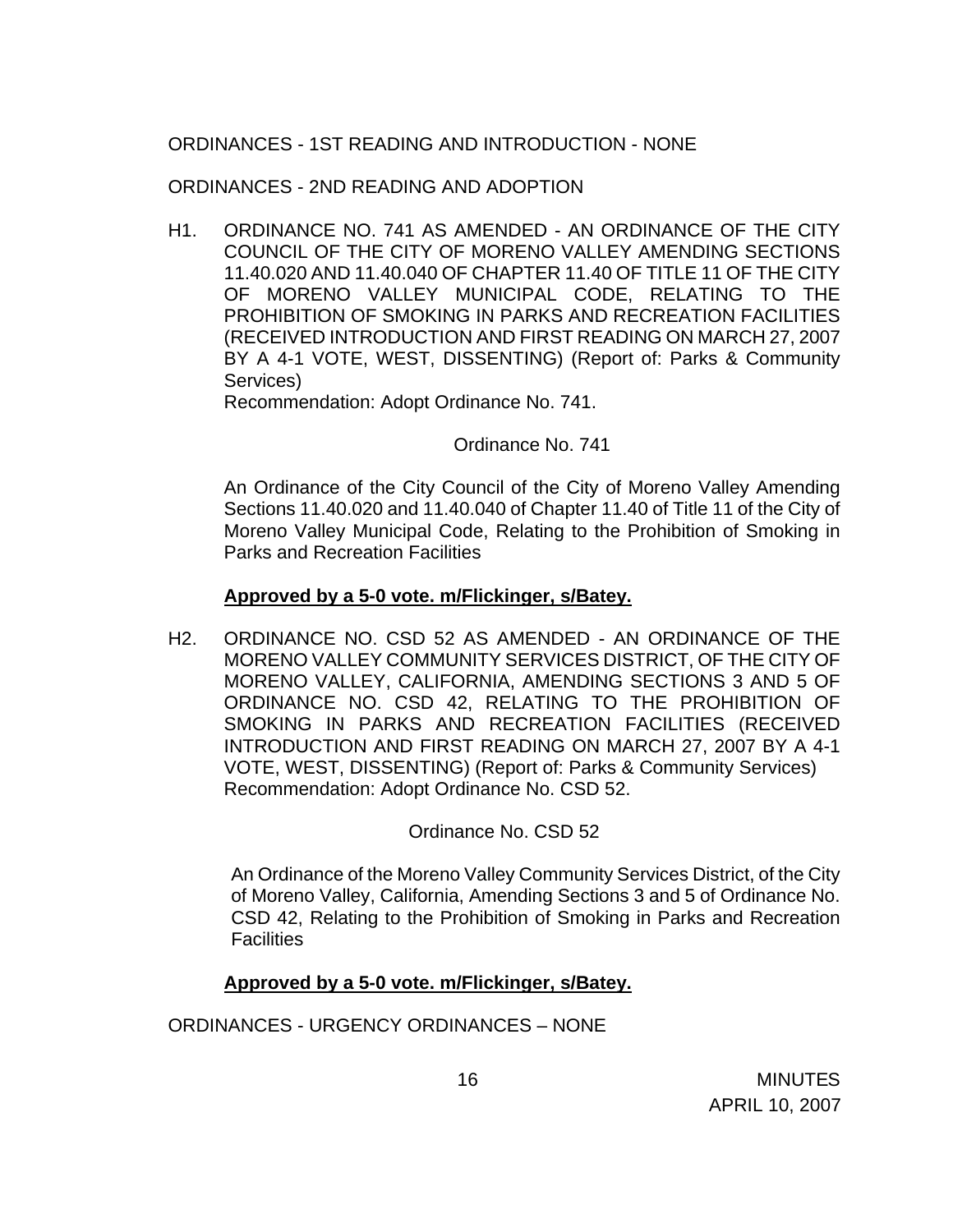# RESOLUTIONS – NONE

## PUBLIC COMMENTS **ON ANY SUBJECT NOT ON THE AGENDA** UNDER THE JURISDICTION OF THE CITY COUNCIL ARE AS FOLLOWS:

Daryl Terrell

1) Moreno Valley has the potential to be a "World Class City" which begins with public safety – "Project Excel" will impose harsher penalties on criminals who use a gun and get the most dangerous criminals out of our community

# **CLOSING COMMENTS AND/OR REPORTS OF THE CITY COUNCIL, COMMUNITY SERVICES DISTRICT, OR COMMUNITY REDEVELOPMENT AGENCY**

## Council Member Stewart

- 1) Applauded the Burglary Suppression Team on the great job they are doing
- 2) Comments made by Don Imus words can hurt
- 3) Preview opening of Applebee's will be in early May
- 4) Target still on target for completion July  $29<sup>th</sup>$
- 5) Traffic concerns for Sunnymead Ranch are being addressed & asked public to report problems to the Police Department
- 6) Council Member Flickinger will fill in for him at the April  $25<sup>th</sup>$  meeting of the homeowners at Sunnymead Ranch
- 7) Applications are being accepted for a vacancy in the Traffic Safety Commission urged the residents to apply

Council Member Flickinger

- 1) Aqueduct Bike Trail Grand Opening will be held on April  $18<sup>th</sup>$  at 3:00 P.M. at Perham & Sun Valley – enter on Pepper Court
- 2) RTA bus service runs by Moreno Valley High School Route 19 is running a little early so has been rescheduled to arrive at the school after school is dismissed – the bus runs directly to the mall

Council Member West

- 1) Appreciates the streamlined agenda thanked the City Manager
- 2) Voter registration very low in Moreno Valley need more registered voters working with Grant Stephens on his project to get more residents registered

# Mayor Pro Tem Batey

- 1) Deed to property at March ARB to secure soccer fields need to redo original plans
- 2) Vista del Lago fund raiser and car show to be held on May  $12<sup>th</sup>$  will have raffle prizes – will be a good time!